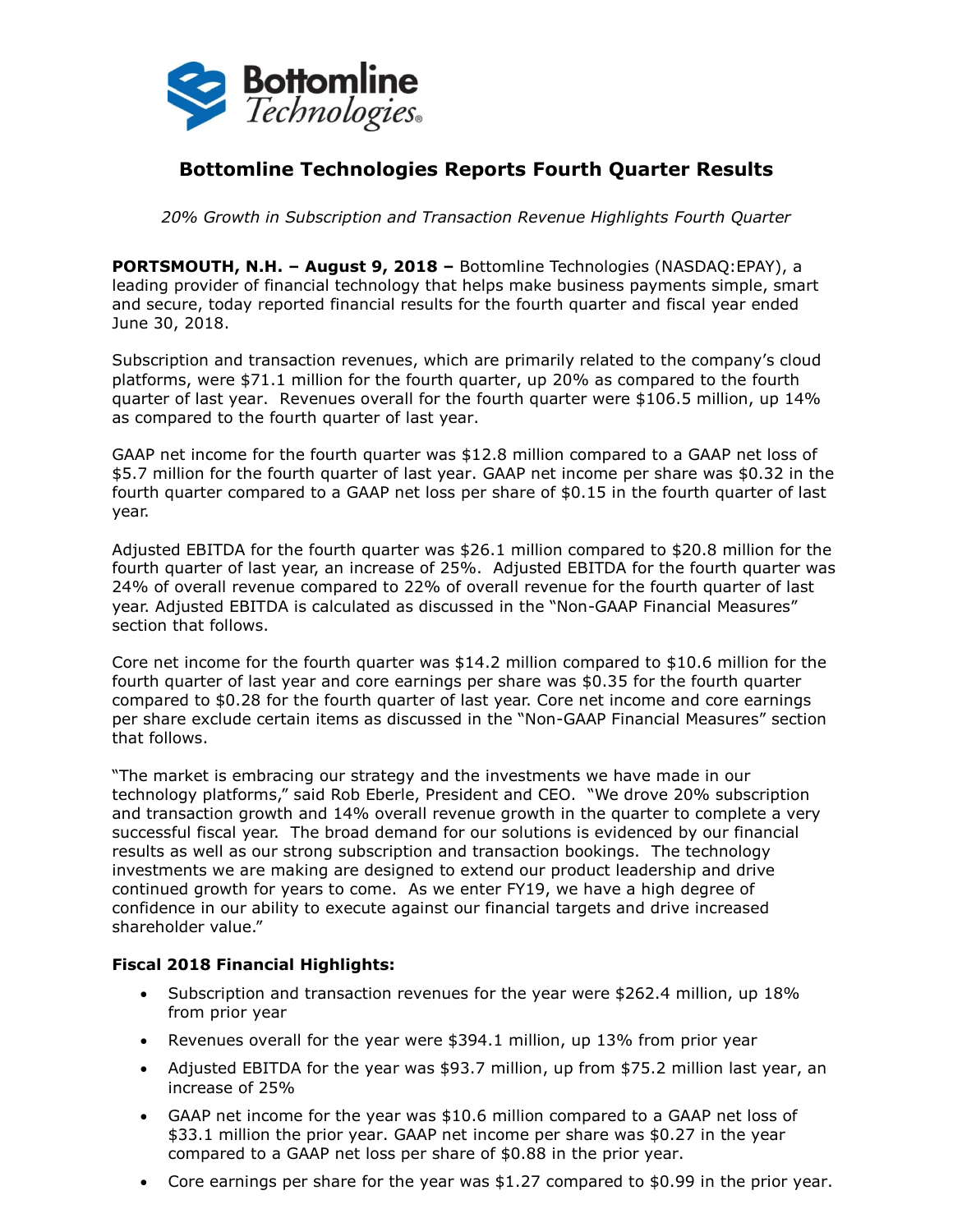### **Fourth Quarter Customer Highlights**

- 25 institutions selected Paymode-X, Bottomline's leading payments platform to automate their payments processes, increase productivity, reduce costs and earn cash rebates.
- 3 organizations, including ProSight Specialty Insurance and Armour Risk, chose Bottomline's cloud-based legal spend management solutions to automate, manage and control their legal spend.
- 3 banks selected Bottomline's banking solutions platforms to help them compete and grow their corporate and business banking franchises by deploying innovative digital capabilities.
- Companies such as Banca Popolare di Sondrio of Switzerland and Global Loan Agency Services selected Bottomline's Financial Messaging solution to improve operating efficiencies and optimize the effectiveness of their financial transactions.
- Organizations such as E.ON and Agria Pet Insurance chose Bottomline's corporate payment automation solutions to expand their payments capabilities and improve efficiencies.

## **Fourth Quarter Strategic Corporate Highlights**

- Announced 46% year-over-year growth in new customers that have joined the Paymode-X network. This record-setting number of new Paymode-X customers spans a variety of industries, including healthcare, property management, and manufacturing. The majority of new customers joined Paymode-X through Bottomline's bank channel partners, who offer the Paymode-X solution to deepen their own customer relationships by providing market-leading integrated payables capabilities.
- Announced a new voice-assisted Paymode-X app, which will make it easier for businesses to access information on key payment transactions. The [Paymode-X app](https://www.bottomline.com/us/voice) provides businesses with details such as who has paid and how much has been paid, all within a secure mobile application. Paymode-X members will be able to use the voice-enabled app to inquire about electronic payments that have been received or are in process, including those made by ACH and virtual card.
- Announced integration into the Sopra Banking Amplitude core banking system. Sopra Banking Software has partnered with Bottomline Technologies to offer a Cyber Fraud and Risk Management solution, focused on user behavior monitoring.
- Deployed financial process automation solutions through Microsoft AppSource, making it easier and more convenient for Microsoft users globally to find and access specialized, complementary lines of business software. Bottomline's document automation and management offerings, PrecisionForms and PT-X Connect, help Microsoft Dynamics 365 users to reduce the time and costs incurred in creating and deploying branded forms and reports and gain insight into the delivery status of financial documents.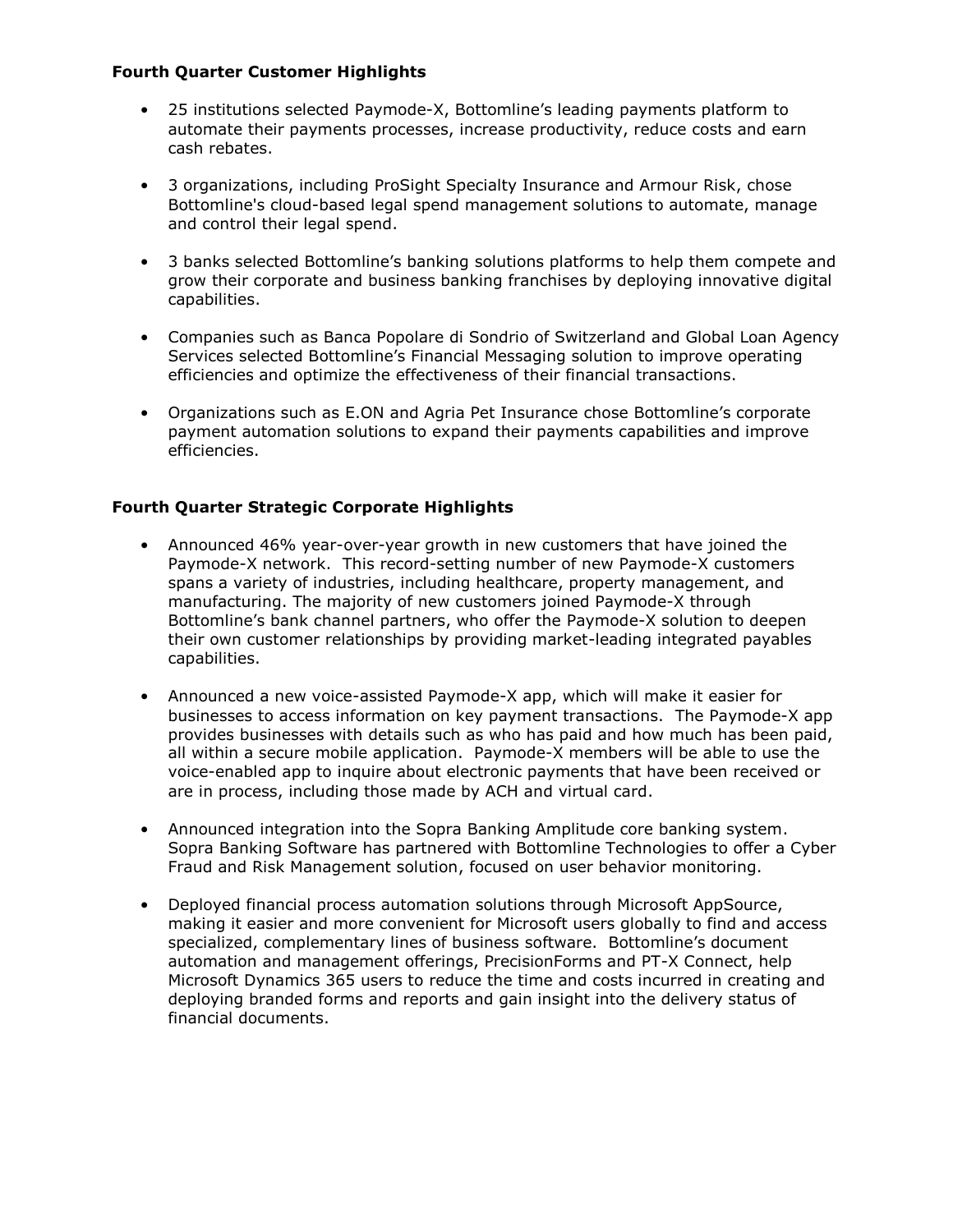#### **Non-GAAP Financial Measures**

We have presented supplemental non-GAAP financial measures as part of this earnings release. The presentation of this non-GAAP financial information should not be considered in isolation from, or as a substitute for, our financial results presented in accordance with GAAP. Core net income, core earnings per share, adjusted EBITDA and adjusted EBITDA as a percent of revenue are all non-GAAP financial measures.

Core net income and core earnings per share exclude certain items, specifically amortization of acquisition related intangible assets, goodwill impairment and fixed asset charges, stockbased compensation, acquisition and integration-related expenses, restructuring related costs, minimum pension liability adjustments, non-core charges associated with our convertible notes and revolving credit facility, global enterprise resource planning (ERP) system implementation and other costs, and other non-core or non-recurring gains or losses that arise from time to time.

Non-core charges associated with our convertible notes and revolving credit facility consist of the amortization of debt issuance and debt discount costs. Acquisition and integrationrelated expenses include legal and professional fees and other direct transaction costs associated with business and asset acquisitions, costs associated with integrating acquired businesses, including costs for transitional employees or services and integration related professional services costs and other incremental charges we incur as a direct result of acquisition and integration efforts. Global ERP system implementation and other costs relate to direct and incremental costs incurred in connection with our multi-phase implementation of a new, global ERP solution and the related technology infrastructure and costs related to our implementation of the new revenue recognition standard under US GAAP.

Adjusted EBITDA and adjusted EBITDA as a percent of revenue represent our GAAP net income or loss, adjusted for charges related to interest expense, income taxes, depreciation and amortization and other charges, as noted in the reconciliation that follows.

We believe that these supplemental non-GAAP financial measures are useful to investors because they allow for an evaluation of the company with a focus on the performance of its core operations, including more meaningful comparisons of financial results to historical periods and to the financial results of less acquisitive peer and competitor companies. Our executive management team uses these same non-GAAP financial measures internally to assess the ongoing performance of the company. Additionally, the same non-GAAP information is used for planning purposes, including the preparation of operating budgets and in communications with our board of directors with respect to our core financial performance. Since this information is not a GAAP measurement of financial performance, there are material limitations to its usefulness on a stand-alone basis, including the lack of comparability of this presentation to the GAAP financial results of other companies.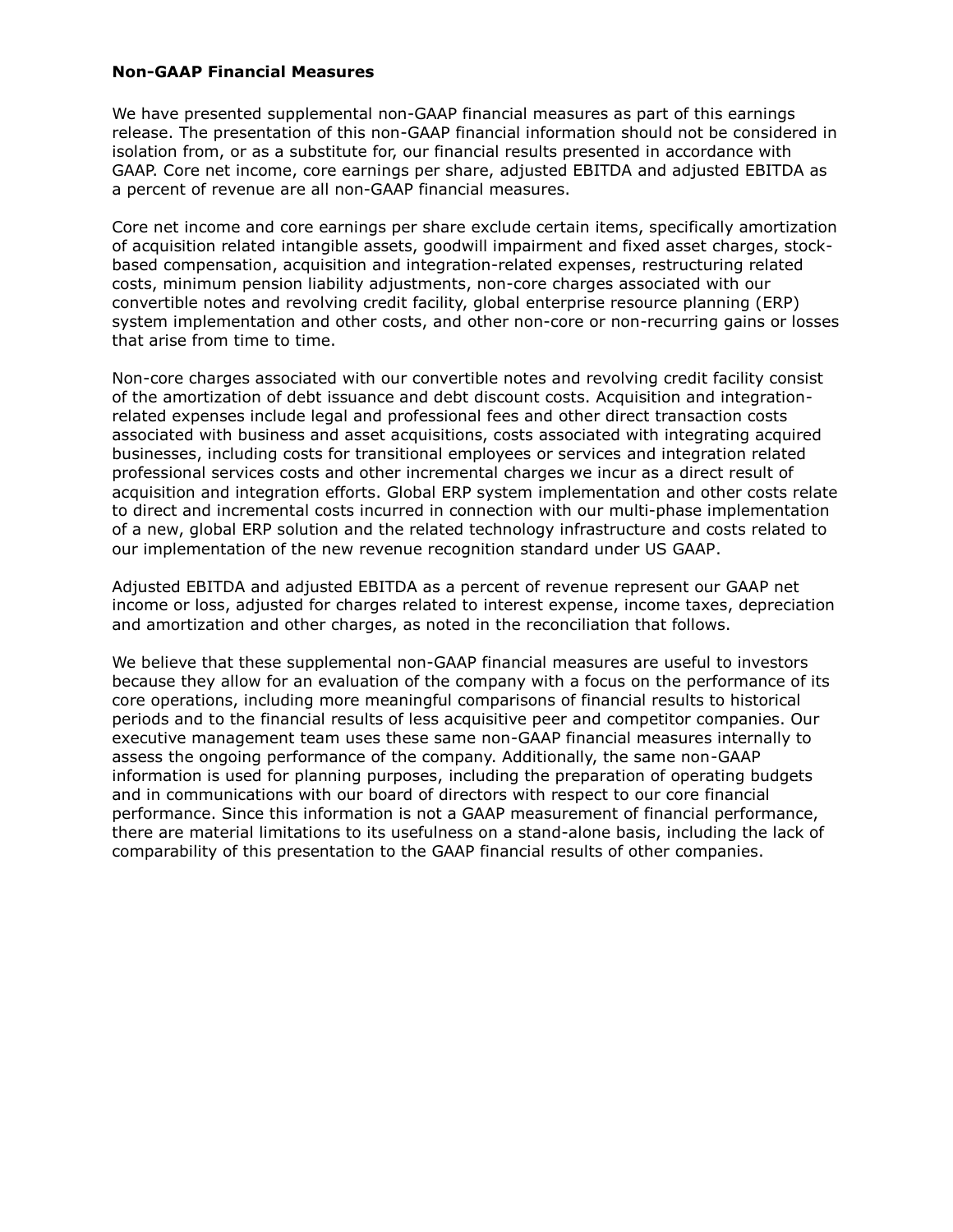## **Non-GAAP Financial Measures (Continued)**

### Reconciliation of Core Net Income

A reconciliation of core net income to GAAP net income (loss) for the three and twelve months ended June 30, 2018 and 2017 is as follows:

|                                                       | <b>Three Months Ended</b><br><b>June 30,</b> |      |                | <b>Twelve Months Ended</b><br><b>June 30,</b> |          |    |           |
|-------------------------------------------------------|----------------------------------------------|------|----------------|-----------------------------------------------|----------|----|-----------|
|                                                       | 2018                                         | 2017 |                | 2018                                          |          |    | 2017      |
|                                                       |                                              |      | (in thousands) |                                               |          |    |           |
| GAAP net income (loss)                                | \$<br>12,752                                 | \$   | (5,659)        | \$                                            | 10,597   | \$ | (33, 137) |
| Amortization of acquisition-related intangible assets | 5,368                                        |      | 5,865          |                                               | 22,076   |    | 24,246    |
| Goodwill impairment and fixed asset charges (1)       |                                              |      | 2,399          |                                               |          |    | 9,928     |
| Stock-based compensation plan expense                 | 9,068                                        |      | 7,704          |                                               | 34,200   |    | 31,913    |
| Acquisition and integration-related expenses          | 968                                          |      | 324            |                                               | 2,564    |    | 2,596     |
| Restructuring expense (benefit)                       | 19                                           |      | (14)           |                                               | 1,495    |    | 547       |
| Global ERP system implementation and other costs      | 1,457                                        |      | 2,131          |                                               | 6,430    |    | 8,804     |
| Other non-core benefit (2)                            | (3,850)                                      |      | (223)          |                                               | (3,850)  |    | (223)     |
| Gain on sale of investment                            | (2, 419)                                     |      |                |                                               | (2, 419) |    |           |
| Minimum pension liability adjustments                 | (11)                                         |      | 274            |                                               | 24       |    | 1,079     |
| Amortization of debt issuance and debt discount costs | 109                                          |      | 3,649          |                                               | 6,502    |    | 14,067    |
| Non-recurring tax benefit $(3)$                       | (3,637)                                      |      | (153)          |                                               | (8,039)  |    | (4,614)   |
| Tax effects on non-GAAP income                        | (5,659)                                      |      | (5,674)        |                                               | (19,694) |    | (17, 530) |
| Core net income                                       | \$<br>14,165                                 | \$   | 10,623         |                                               | 49,886   | \$ | 37,676    |

 $(1)$  Consists of a non-recurring fixed asset charge of \$2.4 million and a goodwill impairment charge of \$7.5 million in the three months ended June 30, 2017 and December 31, 2016, respectively.

(2) Consists primarily of non-recurring other income of \$3.7 million recorded in connection with an investment sale.

(3) The non-recurring tax benefit in the three and twelve months ended June 30, 2018 reflects the net benefit arising from the impact of the U.S. Tax Cuts and Jobs Act, principally from the revaluation of U.S.-based deferred tax liabilities. The non-recurring tax benefit in the twelve months ended June 30, 2017 primarily reflects the tax benefit in Switzerland related to the impairment of their investment in Intellinx, Ltd.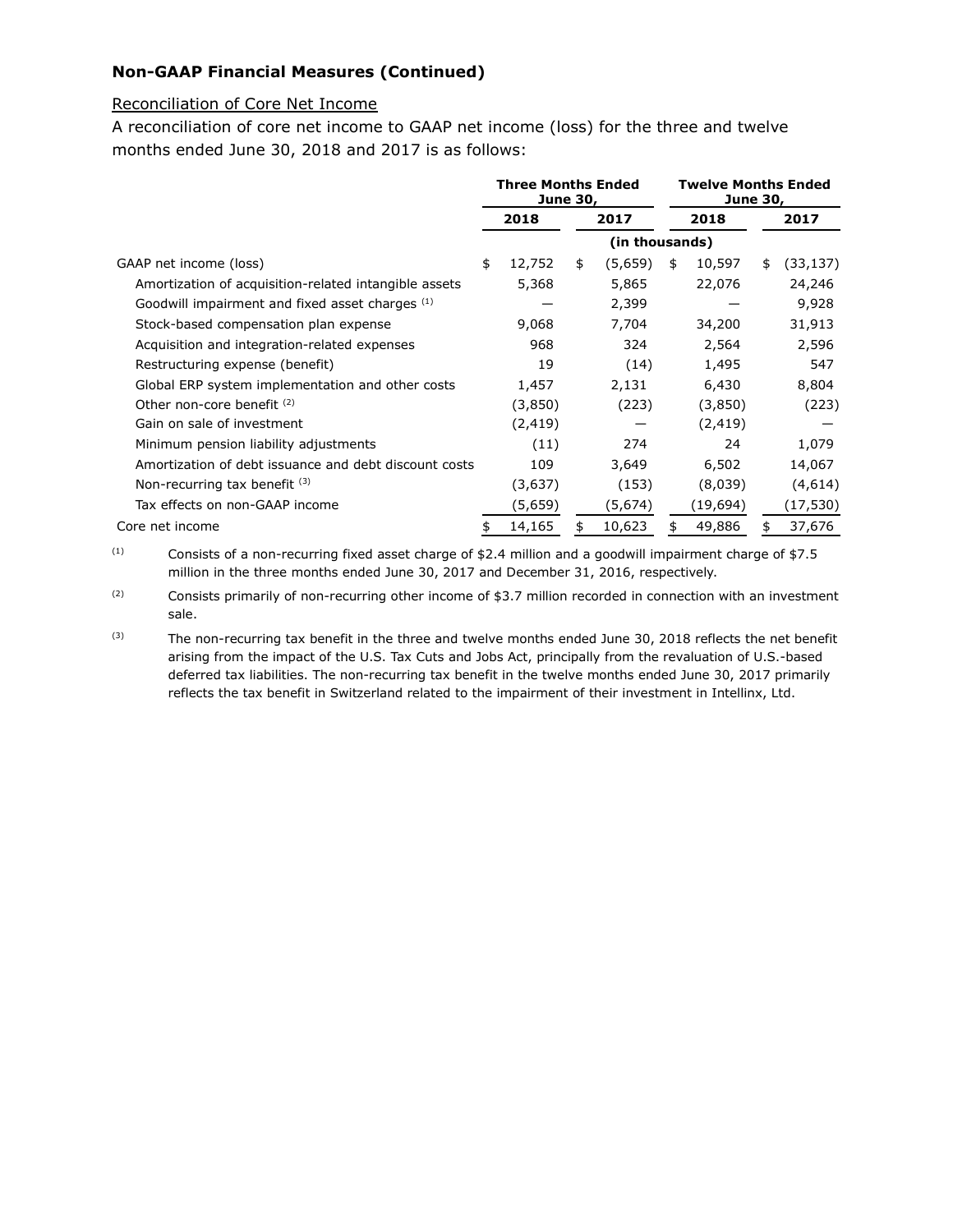## **Non-GAAP Financial Measures (Continued)**

### Reconciliation of Diluted Core Earnings per Share

A reconciliation of our diluted core earnings per share to our GAAP diluted net income (loss) per share for the three and twelve months ended June 30, 2018 and 2017 is as follows:

|                                                                | <b>Three Months Ended</b><br><b>June 30,</b> |        |    | <b>Twelve Months Ended</b><br><b>June 30,</b> |    |        |    |        |
|----------------------------------------------------------------|----------------------------------------------|--------|----|-----------------------------------------------|----|--------|----|--------|
|                                                                |                                              | 2018   |    | 2017                                          |    | 2018   |    | 2017   |
| GAAP diluted net income (loss) per share                       | \$                                           | 0.32   | \$ | (0.15)                                        | \$ | 0.27   | \$ | (0.88) |
| Plus:<br>Impact on GAAP diluted net loss per share of weighted |                                              |        |    |                                               |    |        |    |        |
| average shares used in computing core earnings per<br>share    |                                              |        |    |                                               |    |        |    | 0.01   |
| Amortization of acquisition-related intangible assets          |                                              | 0.13   |    | 0.15                                          |    | 0.56   |    | 0.64   |
| Goodwill impairment and fixed asset charges                    |                                              |        |    | 0.06                                          |    |        |    | 0.26   |
| Stock-based compensation plan expense                          |                                              | 0.23   |    | 0.20                                          |    | 0.87   |    | 0.84   |
| Acquisition and integration-related expenses                   |                                              | 0.02   |    | 0.01                                          |    | 0.06   |    | 0.07   |
| Restructuring expense (benefit)                                |                                              |        |    |                                               |    | 0.04   |    | 0.01   |
| Global ERP system implementation and other costs               |                                              | 0.04   |    | 0.06                                          |    | 0.16   |    | 0.23   |
| Other non-core benefit                                         |                                              | (0.10) |    | (0.01)                                        |    | (0.10) |    | (0.01) |
| Gain on sale of investment                                     |                                              | (0.06) |    |                                               |    | (0.06) |    |        |
| Minimum pension liability adjustments                          |                                              |        |    | 0.01                                          |    |        |    | 0.03   |
| Amortization of debt issuance and debt discount costs          |                                              |        |    | 0.10                                          |    | 0.17   |    | 0.37   |
| Non-recurring tax benefit                                      |                                              | (0.09) |    |                                               |    | (0.20) |    | (0.12) |
| Tax effects on non-GAAP income                                 |                                              | (0.14) |    | (0.15)                                        |    | (0.50) |    | (0.46) |
| Diluted core earnings per share                                | \$                                           | 0.35   | \$ | 0.28                                          | \$ | 1.27   |    | 0.99   |

A reconciliation of our non-GAAP weighted average shares used in computing diluted core earnings per share to our GAAP weighted average shares used in computing diluted net income (loss) per share for the three and twelve months ended June 30, 2018 and 2017 is as follows:

|                                                                                                                                                                                        |              | <b>Three Months Ended</b><br><b>June 30,</b> | <b>Twelve Months Ended</b><br>June 30, |              |  |  |
|----------------------------------------------------------------------------------------------------------------------------------------------------------------------------------------|--------------|----------------------------------------------|----------------------------------------|--------------|--|--|
|                                                                                                                                                                                        | 2018         | 2017                                         | 2018                                   | 2017         |  |  |
| Numerator:                                                                                                                                                                             |              |                                              |                                        |              |  |  |
| Core net income                                                                                                                                                                        | 14,165<br>\$ | \$<br>10,623                                 | 49,886<br>\$                           | 37,676<br>\$ |  |  |
| Denominator:                                                                                                                                                                           |              |                                              |                                        |              |  |  |
| Weighted average shares used in computing basic<br>net income (loss) per share for GAAP                                                                                                | 38,743       | 37,693                                       | 38,227                                 | 37,842       |  |  |
| Impact of dilutive securities (shares related to<br>conversion feature on convertible senior notes,<br>stock options, restricted stock awards and<br>employee stock purchase plan) (1) | 1,573        | 337                                          | 1,099                                  | 224          |  |  |
| Weighted average shares used in computing diluted<br>core earnings per share                                                                                                           | 40,316       | 38,030                                       | 39,326                                 | 38,066       |  |  |

 $(1)$  These securities are dilutive on a GAAP basis in periods where we report GAAP net income. These securities are anti-dilutive on a GAAP basis in periods where we report GAAP net loss.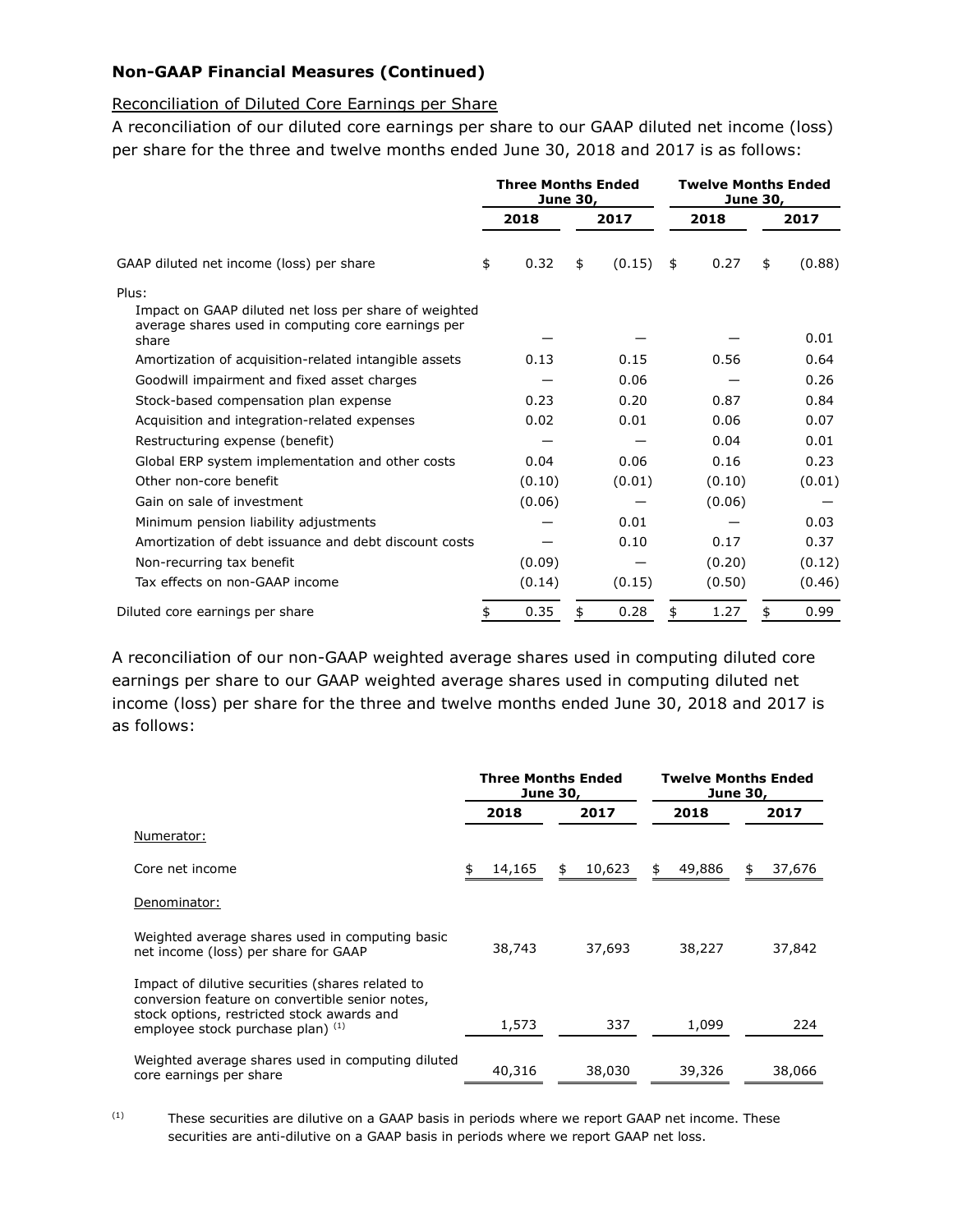## **Non-GAAP Financial Measures (Continued)**

### Reconciliation of Adjusted EBITDA

A reconciliation of our adjusted EBITDA to GAAP net income (loss) for the three and twelve months ended June 30, 2018 and 2017 is as follows:

|                                                       | <b>Three Months Ended</b><br><u>June 3</u> 0, |          |    | <b>Twelve Months Ended</b><br><u>June 30,</u> |    |          |    |           |
|-------------------------------------------------------|-----------------------------------------------|----------|----|-----------------------------------------------|----|----------|----|-----------|
|                                                       |                                               | 2018     |    | 2017                                          |    | 2018     |    | 2017      |
| GAAP net income (loss)                                | \$                                            | 12,752   | \$ | (5,659)                                       | \$ | 10,597   | \$ | (33, 137) |
| Adjustments:                                          |                                               |          |    |                                               |    |          |    |           |
| Other expense (income), net                           |                                               | (4,582)  |    | 4,490                                         |    | 4,706    |    | 17,086    |
| Income tax benefit                                    |                                               | (4, 172) |    | (1, 108)                                      |    | (8, 203) |    | (5, 137)  |
| Depreciation and amortization                         |                                               | 5,356    |    | 6,603                                         |    | 19,994   |    | 19,528    |
| Amortization of acquisition-related intangible assets |                                               | 5,368    |    | 5,865                                         |    | 22,076   |    | 24,246    |
| Goodwill impairment charge                            |                                               |          |    |                                               |    |          |    | 7,529     |
| Stock-based compensation plan expense                 |                                               | 9,068    |    | 7,704                                         |    | 34,200   |    | 31,913    |
| Acquisition and integration-related expenses          |                                               | 968      |    | 324                                           |    | 2,564    |    | 2,596     |
| Restructuring expense (benefit)                       |                                               | 19       |    | (14)                                          |    | 1,495    |    | 547       |
| Minimum pension liability adjustments                 |                                               | (11)     |    | 274                                           |    | 24       |    | 1,079     |
| Global ERP system implementation and other costs      |                                               | 1,457    |    | 2,131                                         |    | 6,430    |    | 8,804     |
| Other non-core expense (benefit)                      |                                               | (150)    |    | 189                                           |    | (150)    |    | 189       |
| <b>Adjusted EBITDA</b>                                |                                               | 26,073   | S. | 20,799                                        |    | 93,733   | \$ | 75,243    |

## Adjusted EBITDA as a percent of Revenue

A reconciliation of GAAP net income (loss) as a percent of revenue to adjusted EBITDA as a percent of revenue for the three and twelve months ended June 30, 2018 and 2017 is as follows:

|                                                       | <b>Three Months Ended</b><br><b>June 30,</b> |         | <b>Twelve Months Ended</b><br>June 30, |         |
|-------------------------------------------------------|----------------------------------------------|---------|----------------------------------------|---------|
|                                                       | 2018                                         | 2017    | 2018                                   | 2017    |
| GAAP net income (loss) as a percent of revenue        | 12%                                          | $(6\%)$ | 3%                                     | (9%)    |
| Adjustments:                                          |                                              |         |                                        |         |
| Other expense (income), net                           | (4%)                                         | 5%      | 1%                                     | 5%      |
| Income tax benefit                                    | (4%)                                         | (1%)    | $(2\%)$                                | $(1\%)$ |
| Depreciation and amortization                         | 5%                                           | 7%      | 5%                                     | 6%      |
| Amortization of acquisition-related intangible assets | 5%                                           | 6%      | 6%                                     | 7%      |
| Goodwill impairment charge                            | $0\%$                                        | $0\%$   | 0%                                     | 2%      |
| Stock-based compensation plan expense                 | 8%                                           | 9%      | 8%                                     | 8%      |
| Acquisition and integration-related expenses          | $1\%$                                        | $0\%$   | $1\%$                                  | $1\%$   |
| Global ERP system implementation and other costs      | 1%                                           | 2%      | 2%                                     | 3%      |
| Adjusted EBITDA as a percent of revenue               | 24%                                          | 22%     | 24%                                    | 22%     |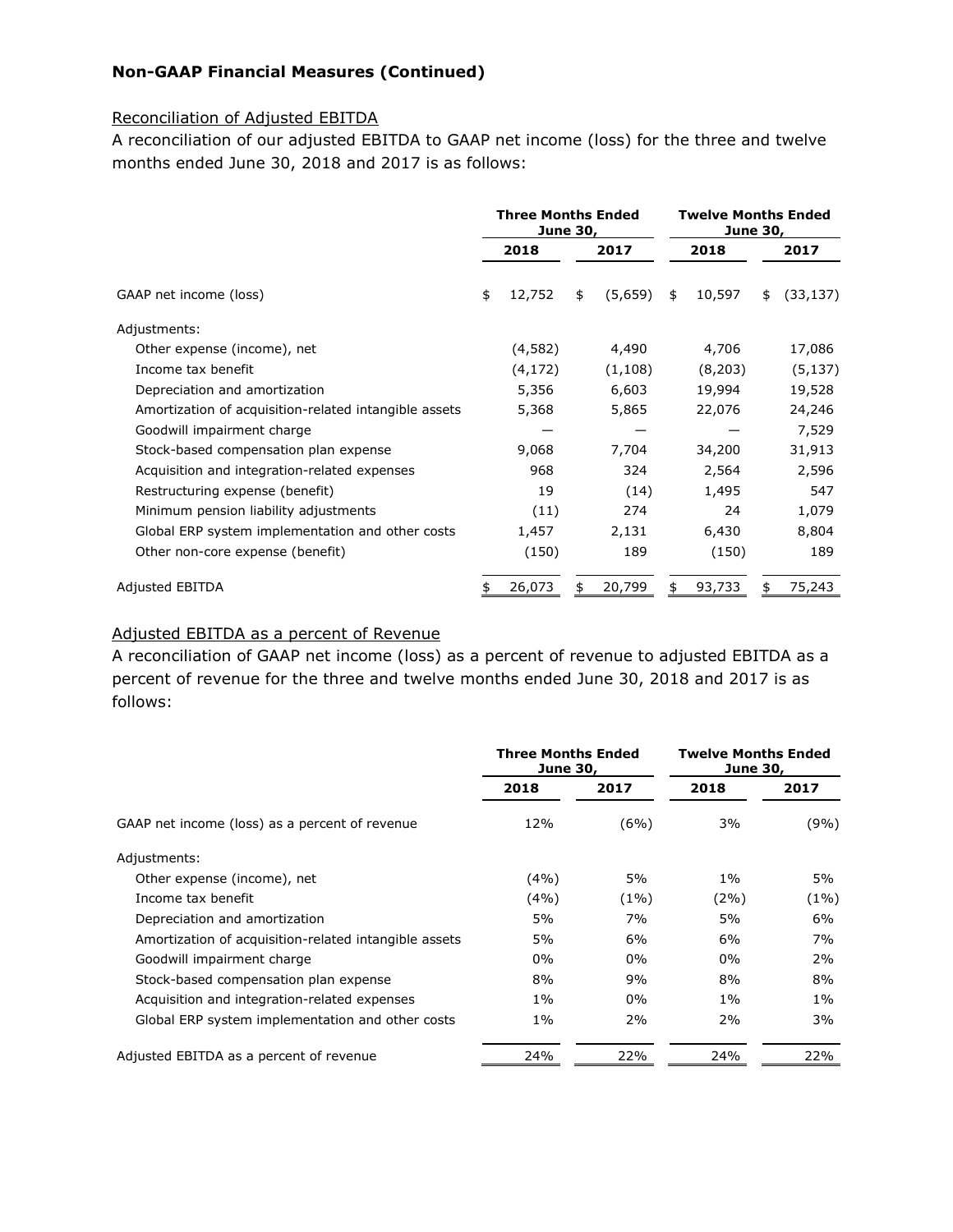### **About Bottomline Technologies**

Bottomline Technologies (NASDAQ: EPAY) helps make complex business payments simple, smart, and secure. Corporations and banks rely on Bottomline for domestic and international payments, efficient cash management, automated workflows for payment processing and bill review, and state of the art fraud detection, behavioral analytics and regulatory compliance solutions. Thousands of corporations around the world benefit from Bottomline solutions. Headquartered in Portsmouth, NH, Bottomline delights customers through offices across the U.S., Europe, and Asia-Pacific. For more information visit www.bottomline.com.

Bottomline Technologies, Paymode-X and the BT logo are trademarks of Bottomline Technologies (de), Inc. which are registered in certain jurisdictions. All other brand/product names are trademarks of their respective holders.

In connection with this earning's release and our associated conference call, we will be posting additional material financial information (such as financial results, non-GAAP financial projections and non-GAAP to GAAP reconciliations) within the "Investors" section of our website at www.bottomline.com/us/about/investors.

### *Cautionary Language*

*This press release contains "forward-looking statements" within the meaning of the Private Securities Litigation Reform Act of 1995, including statements reflecting our expectations about our ability to achieve future growth and profitability, achieve financial targets and increase shareholder value. Any statements that are not statements of historical fact (including but not limited to statements containing the words "believes," "plans," "anticipates," "expects," "look forward", "confident", "estimates" and similar expressions) should be considered to be forward-looking statements. Actual results may differ materially from those indicated by such forward-looking statements as a result of various important factors including, among others, competition, market demand, technological change, strategic relationships, recent acquisitions, international operations and general economic conditions. For additional discussion of factors that could impact Bottomline Technologies' operational and financial results, refer to our Form 10-K for the fiscal year ended June 30, 2017 and the subsequently filed Form 10-Q's and Form 8-K's or amendments thereto. Any forward-looking statements represent our views only as of today and should not be relied upon as representing our views as of any subsequent date. We do not assume any obligation to update any forward-looking statements.*

### **Media Contact:**

Rick Booth Bottomline Technologies 603.501.6270 rbooth@bottomline.com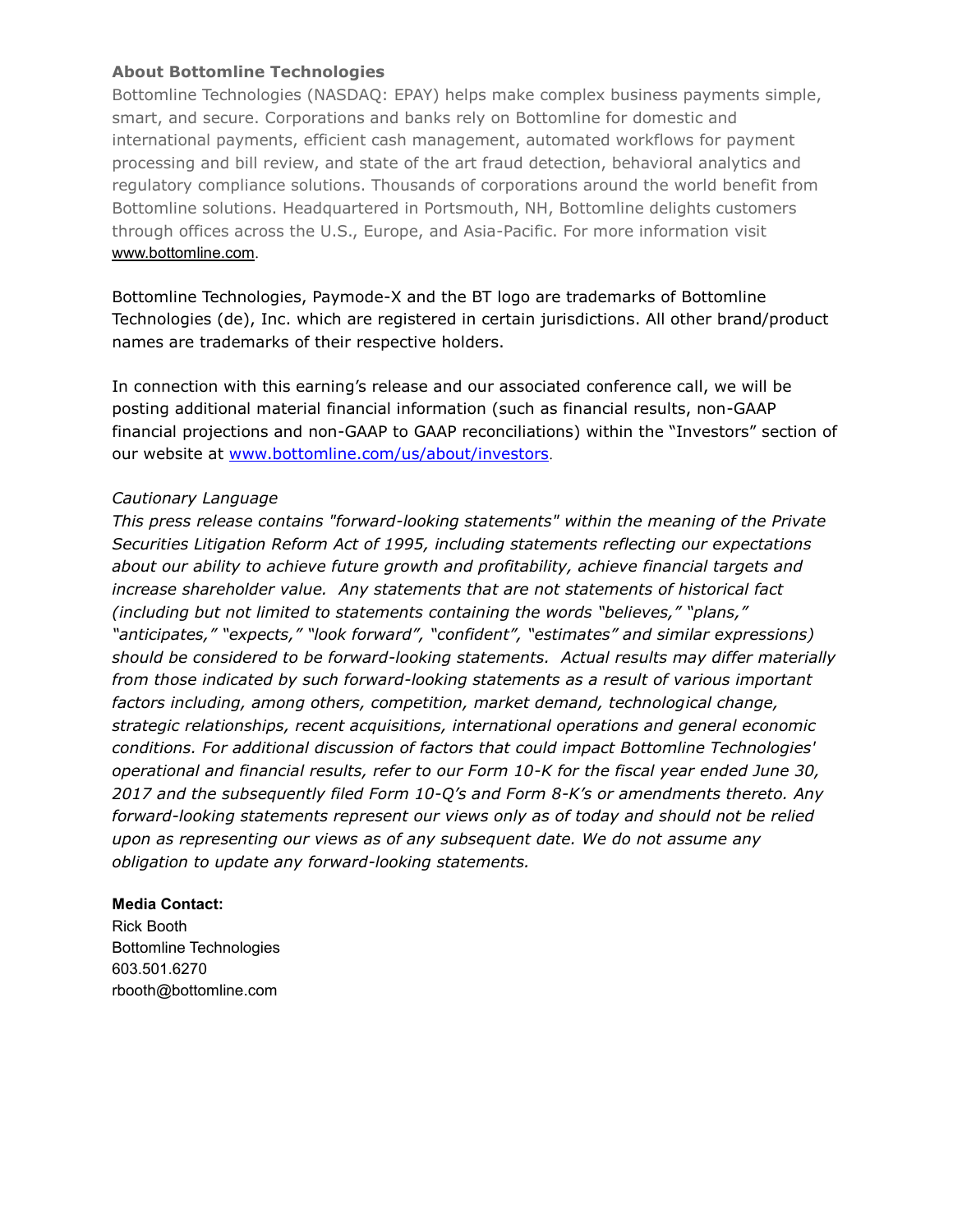### **Bottomline Technologies Unaudited Condensed Consolidated Statement of Operations (in thousands, except per share amounts)**

|                                                                                                                                                                                                        | <b>Three Months Ended</b><br>June 30, |                                     |                                      | <b>Twelve Months Ended</b><br><b>June 30,</b> |
|--------------------------------------------------------------------------------------------------------------------------------------------------------------------------------------------------------|---------------------------------------|-------------------------------------|--------------------------------------|-----------------------------------------------|
|                                                                                                                                                                                                        | 2018                                  | 2017                                | 2018                                 | 2017                                          |
| Revenues:<br>Subscriptions and transactions<br>Software licenses<br>Service and maintenance                                                                                                            | 71,084<br>\$<br>2,158<br>29,675       | \$59,370<br>3,337<br>29,696         | \$262,363<br>10,277<br>114,926       | \$222,997<br>11,685<br>109,633                |
| Other                                                                                                                                                                                                  | 3,552                                 | 1,098                               | 6,530                                | 5,097                                         |
| Total revenues                                                                                                                                                                                         | 106,469                               | 93,501                              | 394,096                              | 349,412                                       |
| Cost of revenues:<br>Subscriptions and transactions<br>Software licenses                                                                                                                               | 31,661<br>183                         | 29,242<br>229                       | 117,033<br>815                       | 103,777<br>818                                |
| Service and maintenance                                                                                                                                                                                | 13,257                                | 14,186                              | 52,250                               | 53,494                                        |
| Other                                                                                                                                                                                                  | 734                                   | 846                                 | 3,032                                | 3,737                                         |
| Total cost of revenues                                                                                                                                                                                 | 45,835                                | 44,503                              | 173,130                              | 161,826                                       |
| Gross profit                                                                                                                                                                                           | 60,634                                | 48,998                              | 220,966                              | 187,586                                       |
| Operating expenses:<br>Sales and marketing<br>Product development and engineering<br>General and administrative<br>Amortization of acquisition-related intangible assets<br>Goodwill impairment charge | 22,793<br>15,472<br>13,003<br>5,368   | 20,294<br>13,928<br>11,188<br>5,865 | 85,912<br>57,310<br>48,568<br>22,076 | 77,470<br>53,002<br>46,527<br>24,246<br>7,529 |
| Total operating expenses                                                                                                                                                                               | 56,636                                | 51,275                              | 213,866                              | 208,774                                       |
| Income (loss) from operations                                                                                                                                                                          | 3,998                                 | (2, 277)                            | 7,100                                | (21, 188)                                     |
| Other income (expense), net                                                                                                                                                                            | 4,582                                 | (4, 490)                            | (4,706)                              | (17,086)                                      |
| Income (loss) before income taxes<br>Income tax benefit                                                                                                                                                | 8,580<br>4,172                        | (6, 767)<br>1,108                   | 2,394<br>8,203                       | (38, 274)<br>5,137                            |
| Net income (loss)                                                                                                                                                                                      | 12,752<br>\$                          | (5,659)<br>\$                       | 10,597<br>\$                         | (33, 137)<br>\$                               |
| Net income (loss) per share:<br><b>Basic</b><br>Diluted                                                                                                                                                | 0.33<br>\$<br>\$<br>0.32              | \$<br>(0.15)<br>\$<br>(0.15)        | 0.28<br>\$<br>\$<br>0.27             | (0.88)<br>\$<br>\$<br>(0.88)                  |
| Shares used in computing net income (loss) per share:                                                                                                                                                  |                                       |                                     |                                      |                                               |
| Basic                                                                                                                                                                                                  | 38,743                                | 37,693                              | 38,227                               | 37,842                                        |
| Diluted                                                                                                                                                                                                | 40,316                                | 37,693                              | 39,326                               | 37,842                                        |